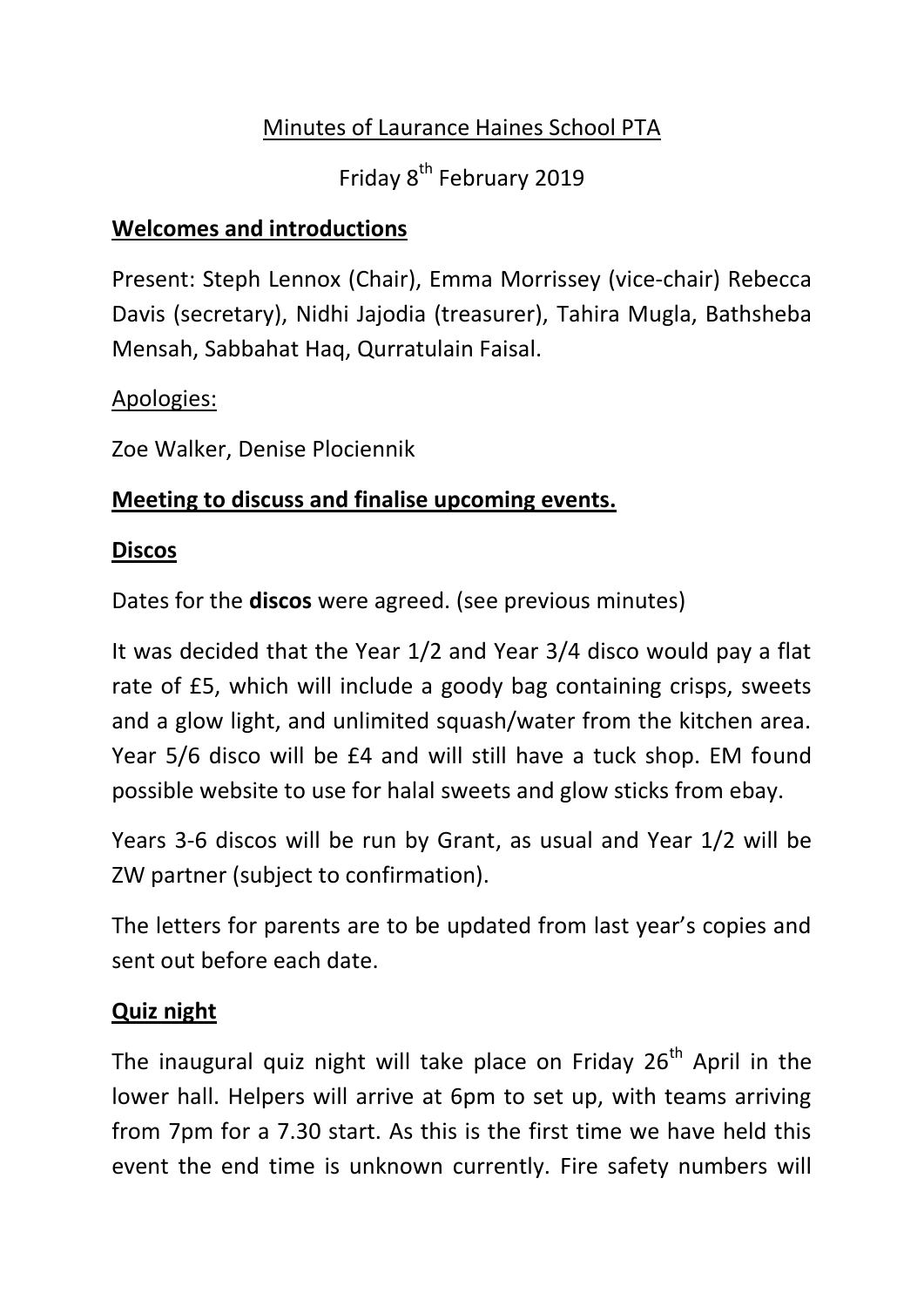need to be found out so the number of teams allowed can be calculated.

The event will be "bring your own drink, glasses and snacks" (due to licence) and the PTA will have a soft drinks bar in the kitchen area, with additional snacks available. Tickets will be £5 per person with a maximum of 6 on each team. The winning team will receive a trophy and a wooden spoon award for the last place. There will also be a raffle (£1 a strip of 5) as an extra source of fund raising. There are some prizes already and a letter will go out asking for any unwanted/unopened gifts as donations.

Tables will be dressed with banqueting roll and battery operated tea lights to create an atmosphere. If there are enough helpers, there will be table service during the quiz for drinks from the bar. SL has a karaoke machine as PA for the night, unless school have one they use.

EM would source the quiz questions. It was agreed that 6 rounds of questions would be plenty, as well as a table round that would remain during the quiz. RD would create answer sheet for each round.

Helpers needed – Quiz master, marker, Bar x2, table service x2.

#### **Mother's Day**

Mother's day is on  $31<sup>st</sup>$  March. Last year's gifts received some complaints about value so it was suggested that we have a change of choice. Daffodils, mugs and shaped tea lights were suggested and the PTA would look in local shops to see if anything else would be within the budget of £1 per item. With school's approval, it was suggested that the PTA would run a "shop" in a spare classroom in the days before Mother's Day. Children would bring in money and visit the